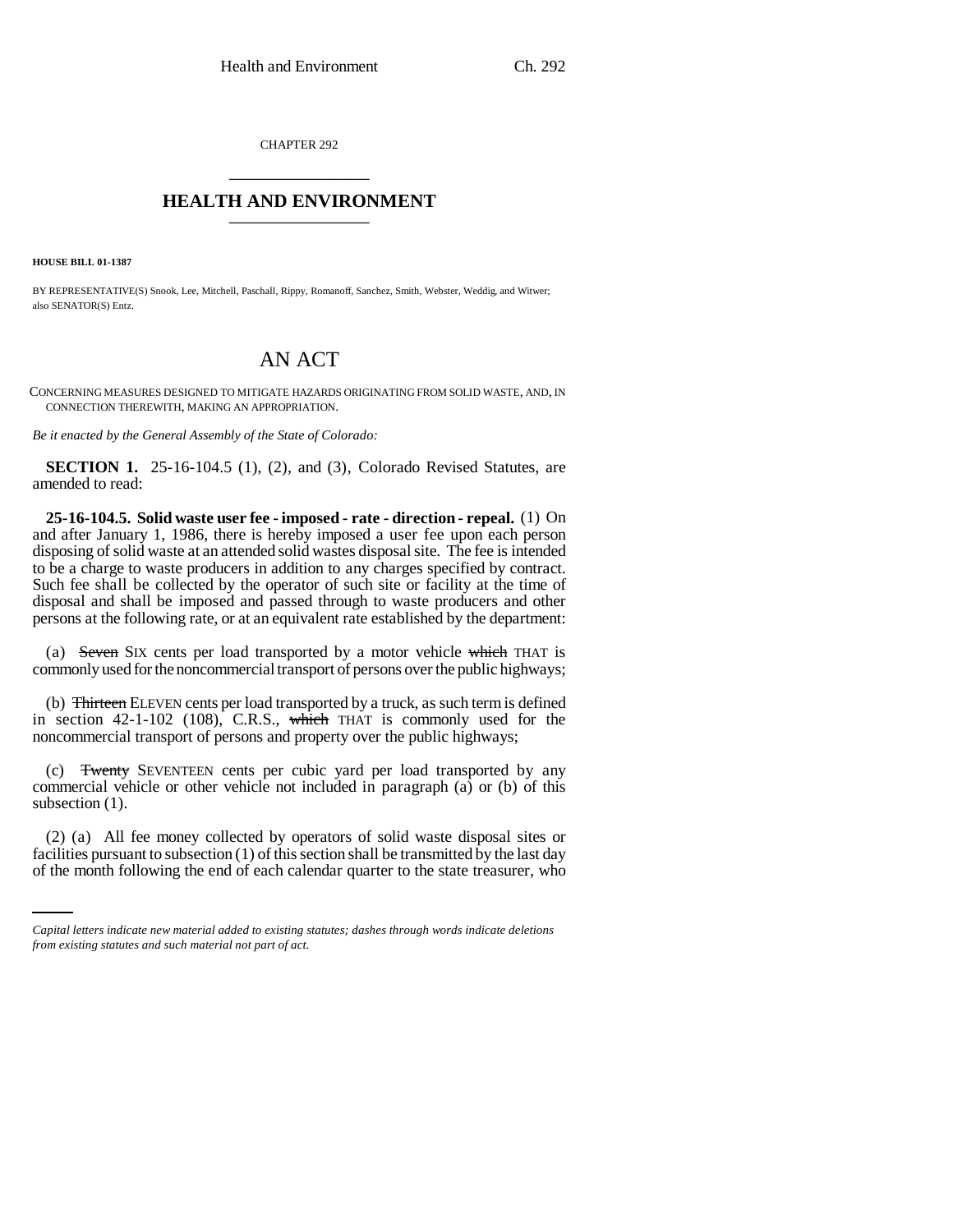shall credit seventy-five SEVENTY percent of such moneys to the hazardous substance response fund created in section 25-16-104.6 and twenty-five THIRTY percent to the solid waste management fund created in section 30-20-118, C.R.S., for the department's appropriation for solid waste management.

(b) AT THE END OF EACH FISCAL YEAR, THE STATE TREASURER SHALL TRANSFER ANY MONEYS IN THE SOLID WASTE MANAGEMENT FUND CREATED IN SECTION 30-20-118,C.R.S., THAT EXCEED SIXTEEN AND ONE-HALF PERCENT OF THE MONEYS EXPENDED FROM SUCH FUND DURING THE FISCAL YEAR TO THE HAZARDOUS SUBSTANCE RESPONSE FUND CREATED IN SECTION 25-16-104.6.

 $(3)$  (a) Each operator imposing a local government solid waste disposal fee which is used IN LIEU OF THE FEES IMPOSED PURSUANT TO SUBSECTION (1), THE FOLLOWING FEES SHALL BE IMPOSED UPON EACH PERSON DISPOSING OF SOLID WASTE AT AN ATTENDED SOLID WASTE DISPOSAL SITE WHERE A LOCAL GOVERNMENT SOLID WASTE DISPOSAL FEE IS IMPOSED to fund hazardous substance response activities at sites designated on the national priority list pursuant to the federal act: shall be allowed a credit against the total amount of fees to be transmitted to the state treasurer pursuant to this section in an amount equal to the total amount of money derived from such locally imposed solid waste disposal fee. Any local government expending money under the national contingency plan for hazardous substance response activities at sites designated on the national priority list pursuant to the federal act shall be allowed a credit for such expenditures against the total amount of fees imposed on such local government pursuant to subsection (1) of this section.

(I) SEVEN CENTS PER LOAD TRANSPORTED BY A MOTOR VEHICLE THAT IS COMMONLY USED FOR THE NONCOMMERCIAL TRANSPORT OF PERSONS OVER THE PUBLIC HIGHWAYS;

(II) THIRTEEN CENTS PER LOAD TRANSPORTED BY A TRUCK, AS SUCH TERM IS DEFINED IN SECTION 42-1-102 (108), C.R.S., THAT IS COMMONLY USED FOR THE NONCOMMERCIAL TRANSPORT OF PERSONS AND PROPERTY OVER THE PUBLIC HIGHWAYS;

(III) TWENTY CENTS PER CUBIC YARD PER LOAD TRANSPORTED BY ANY COMMERCIAL VEHICLE OR OTHER VEHICLE NOT INCLUDED IN PARAGRAPH (a) OR (b) OF SUBSECTION (1) OF THIS SECTION.

(b) TWENTY-FIVE PERCENT OF THE MONEYS COLLECTED UNDER THIS SUBSECTION (3) SHALL BE TRANSMITTED BY THE LAST DAY OF THE MONTH FOLLOWING THE END OF EACH CALENDAR QUARTER TO THE STATE TREASURER, WHO SHALL CREDIT SUCH MONEYS TO THE SOLID WASTE MANAGEMENT FUND CREATED IN SECTION 30-20-118, C.R.S. EACH OPERATOR OF A SOLID WASTE DISPOSAL SITE REFERRED TO IN PARAGRAPH (a) OF THIS SUBSECTION (3) SHALL THEN BE ALLOWED A CREDIT FOR THE REMAINING BALANCE OF THE MONEYS COLLECTED UNDER THIS SUBSECTION TO THE EXTENT THAT SUCH MONEYS COMPRISE THE LOCAL GOVERNMENT SOLID WASTE DISPOSAL FEE THAT IS USED TO FUND THE RESPONSE ACTIVITIES OF PARAGRAPH (a) OF SUBSECTION (3). TO THE EXTENT THAT THE BALANCE OF MONEYS COLLECTED UNDER THIS SUBSECTION IS NOT USED TO FUND SUCH RESPONSE ACTIVITIES, THEY SHALL BE CREDITED TO THE HAZARDOUS SUBSTANCE RESPONSE FUND CREATED IN SECTION 25-16-104.6.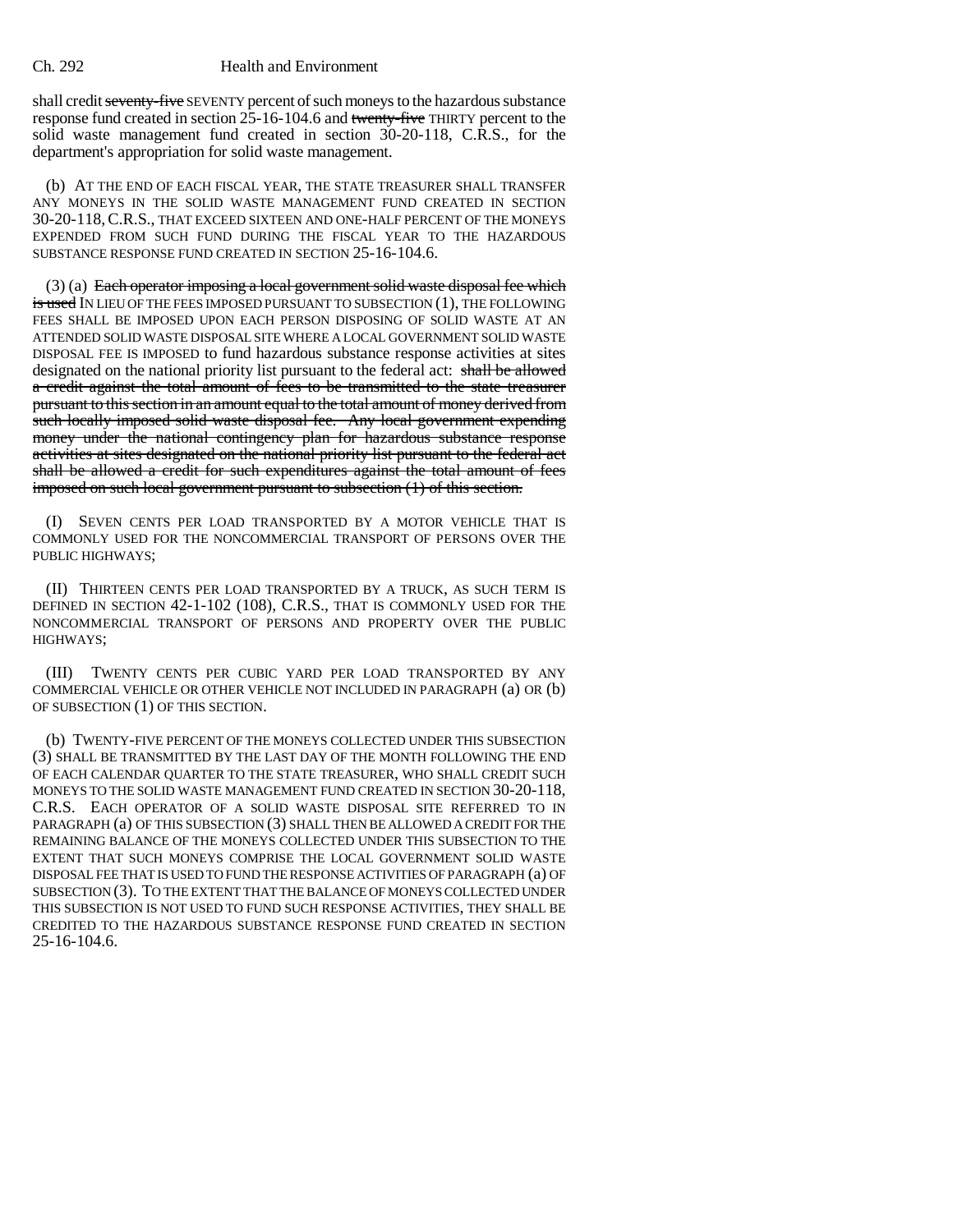**SECTION 2.** 30-20-101 (2.7), Colorado Revised Statutes, is amended, and the said 30-20-101 is further amended BY THE ADDITION OF A NEW SUBSECTION, to read:

**30-20-101. Definitions.** As used in this part 1, unless the context otherwise requires:

(2.7) "Municipality" means a home rule or statutory city, town, or city and county or a territorial charter city. "LANDFILL GASES" MEANS GASES FORMED BY THE DECOMPOSITION OF BURIED SOLID WASTE. LANDFILL GASES INCLUDE, BUT ARE NOT LIMITED TO, METHANE.

(2.8) "MUNICIPALITY" MEANS A HOME RULE OR STATUTORY CITY, TOWN, OR CITY AND COUNTY OR A TERRITORIAL CHARTER CITY.

**SECTION 3.** Part 1 of article 20 of title 30, Colorado Revised Statutes, is amended BY THE ADDITION OF A NEW SECTION to read:

**30-20-120. Imminent and substantial endangerment from solid waste definition - repeal.** (1) AS USED IN THIS SECTION, "IMMINENT AND SUBSTANTIAL ENDANGERMENT FROM SOLID WASTE" MEANS:

(a) CONDITIONS INVOLVING LANDFILL GASES, GROUND WATER CONTAMINATION, LANDFILL LEACHATE, OR DISCHARGES TO SURFACE WATER; AND

(b) PHYSICAL HAZARDS ORIGINATING FROM SOLID WASTE THAT PRESENT A THREAT TO PUBLIC HEALTH AND SAFETY OR THE ENVIRONMENT.

(2) (a) THE DEPARTMENT IS AUTHORIZED TO EXPEND MONEYS FROM THE SOLID WASTE MANAGEMENT FUND CREATED IN SECTION 30-20-118 TO RESPOND TO AND MITIGATE IMMINENT AND SUBSTANTIAL ENDANGERMENT FROM SOLID WASTE.

(b) WHEN EXPENDING ANY MONEYS PURSUANT TO THIS SECTION, THE DEPARTMENT SHALL GIVE PRIORITY TO MITIGATING THE IMMINENT NATURE OF THE ENDANGERMENT INSTEAD OF EXPENDING MONEYS FOR CHARACTERIZING THE ENDANGERMENT. THE DEPARTMENT SHALL USE ITS BEST EFFORTS TO MINIMIZE MONEYS EXPENDED FOR CHARACTERIZING THE ENDANGERMENT.

(3) THE DEPARTMENT SHALL NOT PURSUE AN ACTION UNDER THE "COMPREHENSIVE ENVIRONMENTAL RESPONSE,COMPENSATION, AND LIABILITY ACT OF 1980", 42 U.S.C. SEC. 9601 TO 9675, TO SEEK RECOVERY OF ITS COSTS INCURRED PURSUANT TO THIS SECTION.

(4) AT ANY REASONABLE TIME, IN ORDER TO IMPLEMENT THIS SECTION, THE DEPARTMENT, UPON CONSENT OR UPON OBTAINING A SEARCH WARRANT, SHALL HAVE FREE AND UNIMPEDED ACCESS TO ALL PROPERTY THAT IS THE SITE OF THE SOLID WASTE, INCLUDING ALL BUILDINGS, YARDS, WAREHOUSES, AND STORAGE FACILITIES ON SUCH PROPERTY IN WHICH IT IS REASONABLY BELIEVED THAT AN IMMINENT AND SUBSTANTIAL ENDANGERMENT FROM SOLID WASTE EXISTS.

(5) THE PROVISIONS OF THIS SECTION SHALL NOT APPLY TO SITES REGULATED BY